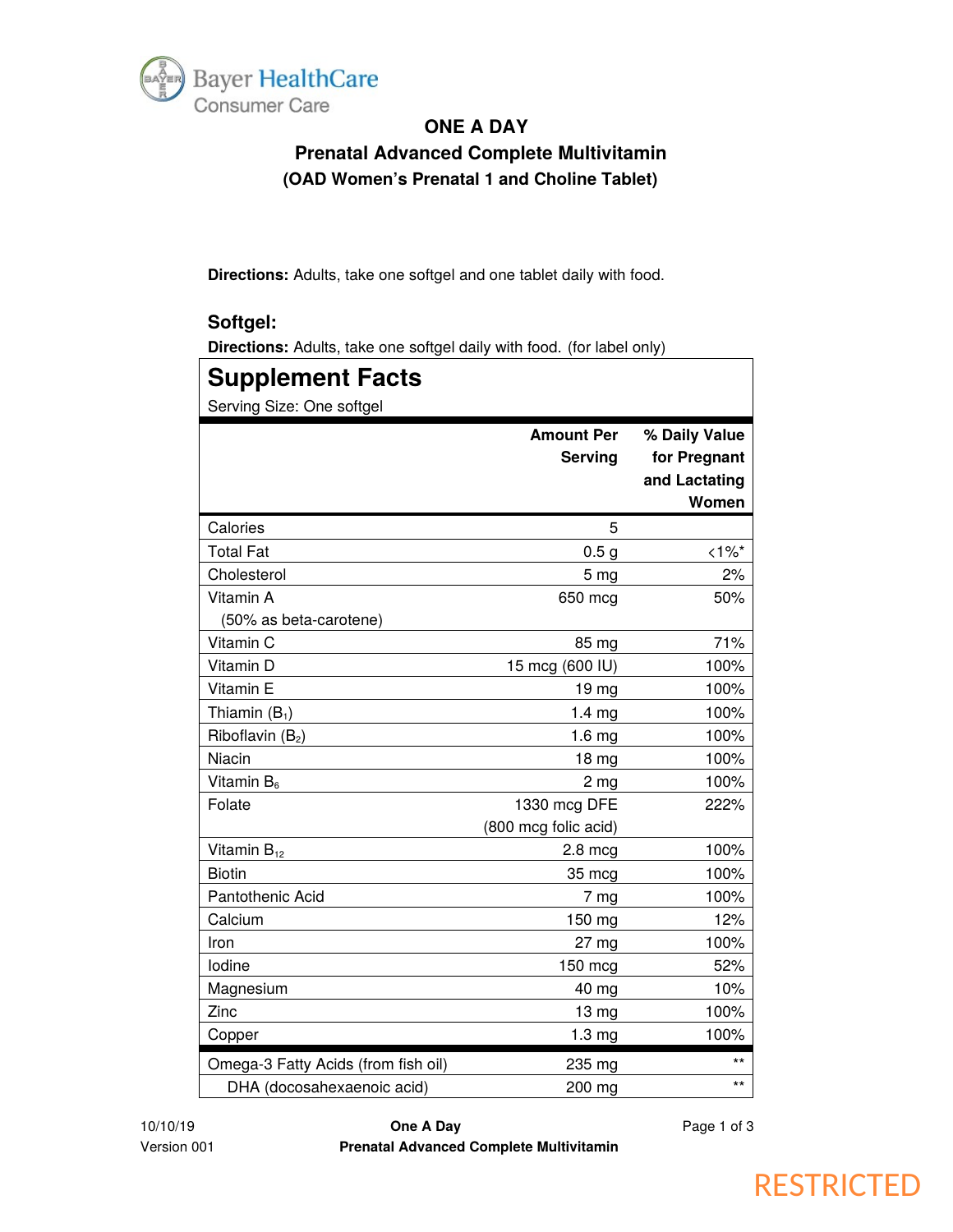

#### **ONE A DAY**

# **Prenatal Advanced Complete Multivitamin (OAD Women's Prenatal 1 and Choline Tablet)**

| EPA (eicosapentaenoic acid)                                                  | 35 mg | $***$ |  |
|------------------------------------------------------------------------------|-------|-------|--|
| *Percent Daily Values are based on a 2,000 calorie diet.                     |       |       |  |
| ** Daily Value not established.                                              |       |       |  |
| <b>Ingredients:</b> Omega-3 Fish Oil, Calcium Carbonate, Gelatin, Glycerin,  |       |       |  |
| Calcium Ascorbate, Yellow Beeswax, Magnesium Oxide; Less than 2% of:         |       |       |  |
| Beta-Carotene, Biotin, Carbonyl Iron, Color (Annatto Extract [seed]), Cupric |       |       |  |
| Oxide, Cyanocobalamin, d-Alpha-Tocopherol, D-Calcium Pantothenate, Folic     |       |       |  |
| Acid, Niacinamide, Potassium Iodide, Purified Water, Pyridoxine              |       |       |  |
| Hydrochloride, Retinyl Palmitate, Riboflavin, Soy Lecithin, Thiamine         |       |       |  |
| Mononitrate, Vitamin $D_3$ (Cholecalciferol), Zinc Oxide.                    |       |       |  |

**Contains:** Fish (anchovy, sardine, tuna) and Soy.

**WARNING:** Accidental overdose of iron-containing products is a leading cause of fatal poisoning in children under 6. Keep this product out of reach of children. In case of accidental overdose, call a doctor or poison control center immediately.

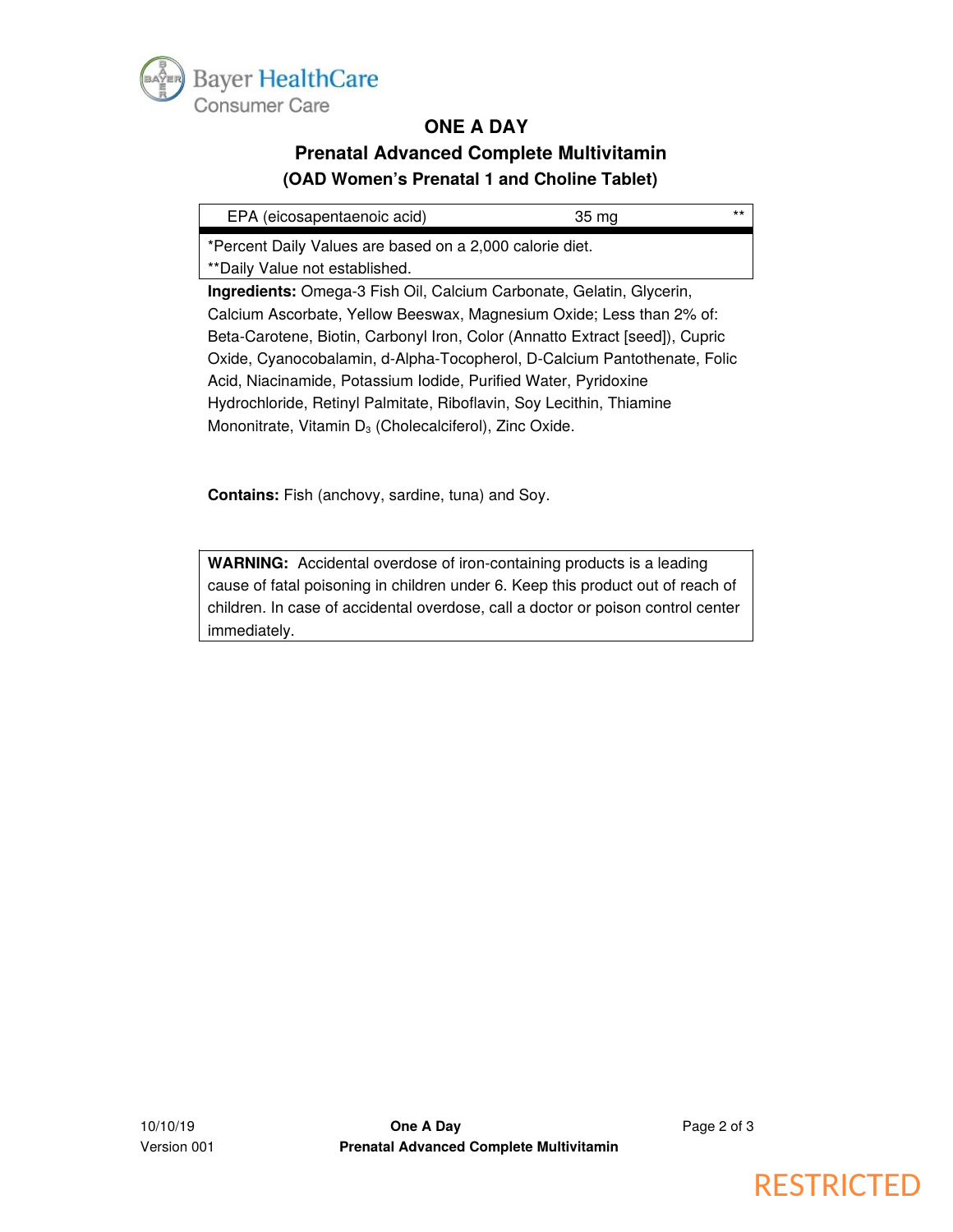

# **ONE A DAY**

# **Prenatal Advanced Complete Multivitamin (OAD Women's Prenatal 1 and Choline Tablet)**

# **Choline Tablet:**

**Directions:** Adults, take one tablet daily with food. (for label only)

| <b>Directions.</b> Addits, take one tablet daily with lood. (for label only)             |                                     |                                                             |  |
|------------------------------------------------------------------------------------------|-------------------------------------|-------------------------------------------------------------|--|
| <b>Supplement Facts</b>                                                                  |                                     |                                                             |  |
| Serving Size: One tablet                                                                 |                                     |                                                             |  |
|                                                                                          | <b>Amount Per</b><br><b>Serving</b> | % Daily Value for<br><b>Pregnant and Lactating</b><br>Women |  |
| Choline                                                                                  | $110 \text{ mg}$                    | 20%                                                         |  |
| to considerate. Also Prosecutions in Providence Place at a latter and analysis in the co |                                     |                                                             |  |

**Ingredients:** Choline Bitartrate, Dicalcium Phosphate, Microcrystalline Cellulose, Food Starch-Modified, Acacia; Less than 2% of: Carnauba Wax, Hydroxypropyl Methylcellulose, Inulin, Magnesium Stearate, Medium Chain Triglycerides.

**KEEP OUT OF REACH OF CHILDREN**

**CHILD RESISTANT CAP**

**If pregnant, breast-feeding, taking medication, or have any medical condition ask a health professional before use.** 

**For Adult Use Only**

**Not for children**

**Do not exceed recommended intake**